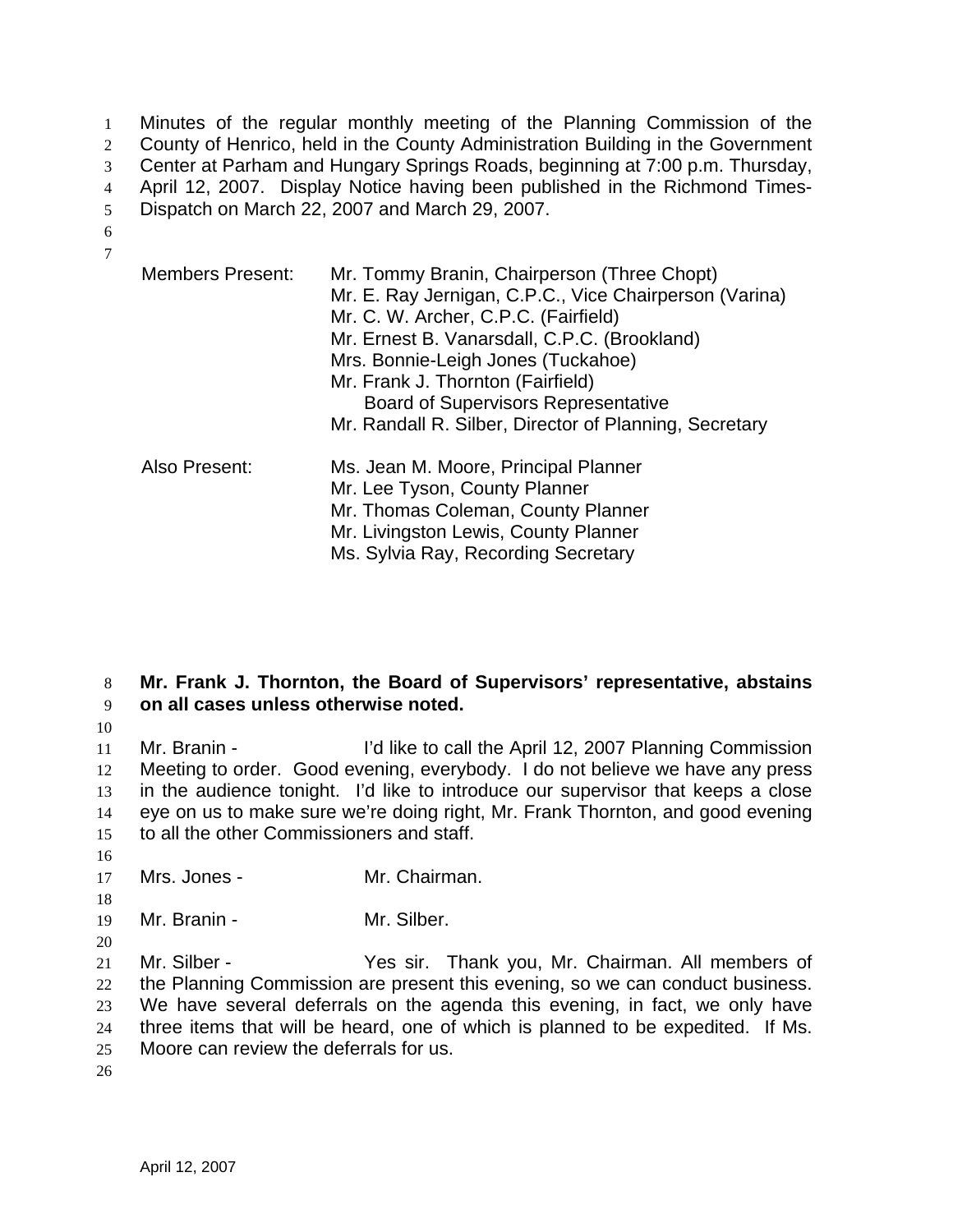Ms. Moore - Yes sir. We have a total of five requests for deferrals. The first is on page 1 of your agenda. It is case C-15C-07, West Broad Village, LLC, and West Broad Village II, LLC. The deferral is requested to the May 10, 2007 meeting.

## *Deferred from the February 15, 2007 Meeting.*

**C-15C-07 Andrew M. Condlin for West Broad Village, LLC and West Broad Village II, LLC**: Request to amend proffered conditions accepted with Rezoning Case C-12C-06, on Parcel 742-760-7866, located on the south line of W. Broad Street (U.S. Route 250), north of Three Chopt Road, at the I-64 Interchange. The applicant proposes to amend Proffer 16 to increase the number of apartments for lease from 250 to 350 units. The total number of all residential unit types (884) would remain unchanged. The existing zoning is UMUC, Urban Mixed Use (Conditional). The Land Use Plan recommends UMU. The site is in the West Broad Street Overlay District.

- Mr. Branin - Is anyone in opposition to the deferral of C-15C-07? No one? Then I would like to move that C-15C-07 be deferred to the May 10, 2007 meeting per the applicant's request.
- Mr. Vanarsdall - Second.
- Mr. Branin Motion made by Mr. Branin and seconded by Mr. Vanarsdall. All in favor say aye. All opposed say no. The motion carries.
- At the request of the applicant, the Planning Commission deferred Case C-15C-07, Andrew M. Condlin for West Broad Village, LLC and West Broad Village II LLC, to its meeting on May 10, 2007.
- 

- Ms. Moore On page 2 of your agenda in the Tuckahoe District is case C-19C-07. The deferral is requested to the May 10, 2007 meeting.
- **C-19C-07 John G. Adamson**: Request to conditionally rezone from R-1 One-Family Residence District to O-2C Office District (Conditional), Parcel 742-742-7724, containing approximately 1.06 acres, located on the north line of Patterson Avenue (State Route 6) at Otlyn Road. The applicant proposes a professional office. The use will be controlled by zoning ordinance regulations and proffered conditions. The Land Use Plan recommends Environmental Protection Area.
- 
- Mr. Branin Is anyone in opposition to the deferral of C-19C-07? No one?
- 
- Mrs. Jones I move for the deferral of C-19C-07, John G. Adamson, to the May 10, 2007 meeting by request of the applicant.
-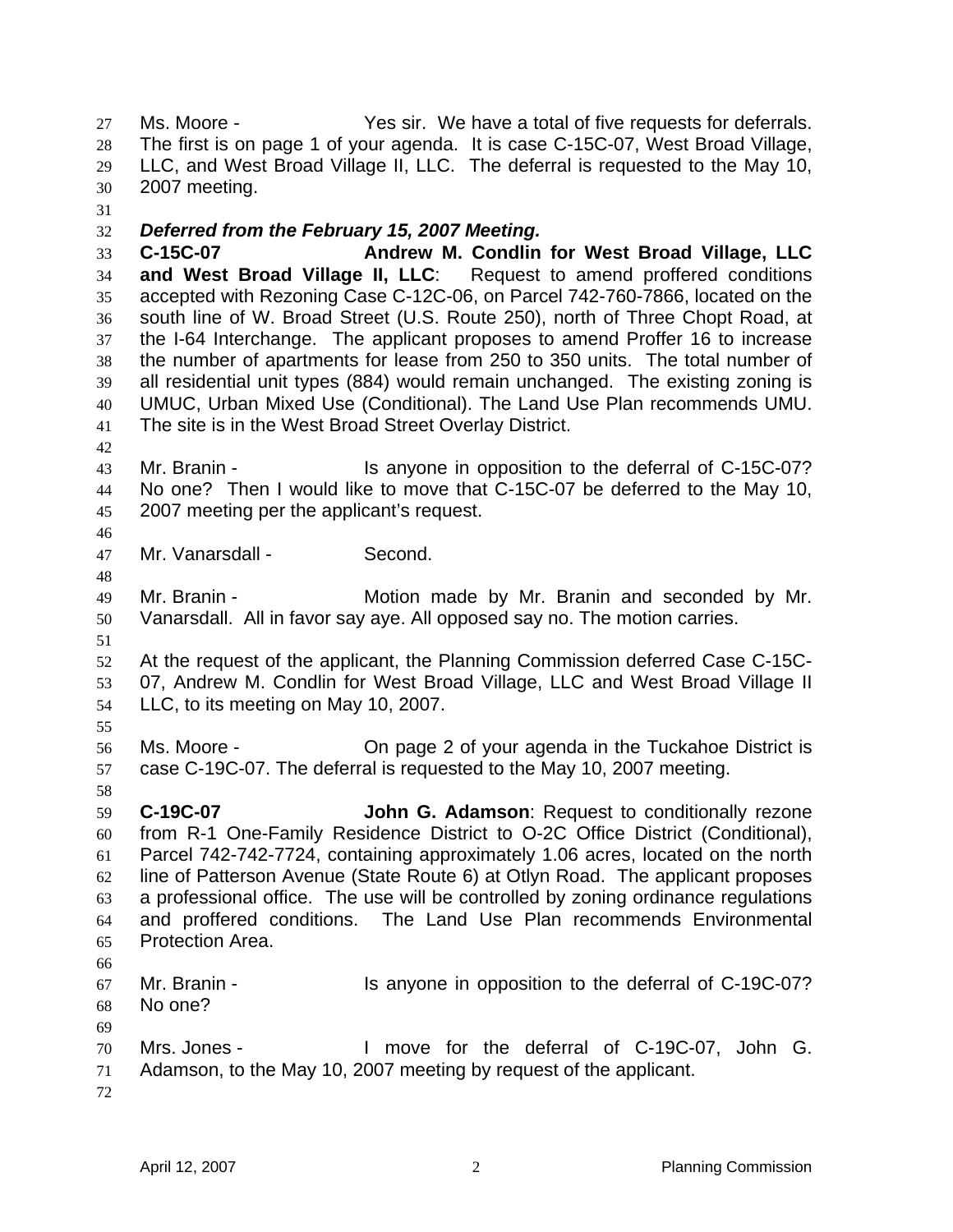Mr. Vanarsdall - Second. Mr. Branin - Motion by Mrs. Jones and seconded by Mr. Vanarsdall. All in favor say aye. All opposed say no. The motion carries. At the request of the applicant, the Planning Commission deferred Case C-19C-07, John C. Adamson, to its meeting on May 10, 2007. Ms. Moore - On page 2 of your agenda in the Varina District is P-13-06. The deferral is requested to the July 12, 2007 meeting. *Deferred from the January 11, 2007 Meeting.*  **P-13-06 Burke Lewis for New Cingular Wireless PCS, LLC** (Lessee): Request for a Provisional Use Permit under Sections 24-95(a), 24-120 and 24-122.1 of the County Code in order to construct a 199' high telecommunications tower, on parts of Parcels 855-689-5504 and 855-688-7082, located approximately 1,450 feet south of Charles City Road and 400 feet west of Upper Western Run Lane. The existing zoning is A-1 Agricultural District. The Land Use Plan recommends Prime Agriculture. Mr. Branin - Is anyone in opposition to the deferral of P-13-06? Yes sir? 96 Mr. Silber - We'll need you to come down, sir. Mr. Branin - When you come down, just state your name so we'll have it for the record please. Mr. Cochrone - My name is Charles Cochrone, Jr. I live right adjacent to this piece of property. We don't understand why this is dragging on and on and on. You keep deferring and keep deferring it. Mr. Branin - Okay. Mr. Jernigan, can you help? 107 Mr. Jernigan - Mr. Burke Lewis, are you here? Yes sir. I'm going to let the attorney explain to you what's going on with Cingular. 110 Mr. Silber - Please state your name for the record. Mr. Lewis - Members of the Commission, my name is Burke Lewis. I'm an attorney speaking on behalf of New Cingular Wireless. We believe that this application, when we brought, we probably brought it prematurely in that it would provide for an island of coverage and wouldn't connect to any other existing sites. So, what we've done during this process is try to allow time for applications for other sites to be prepared and to catch up with this site so we could bring more of a network for the Commission to review at one time rather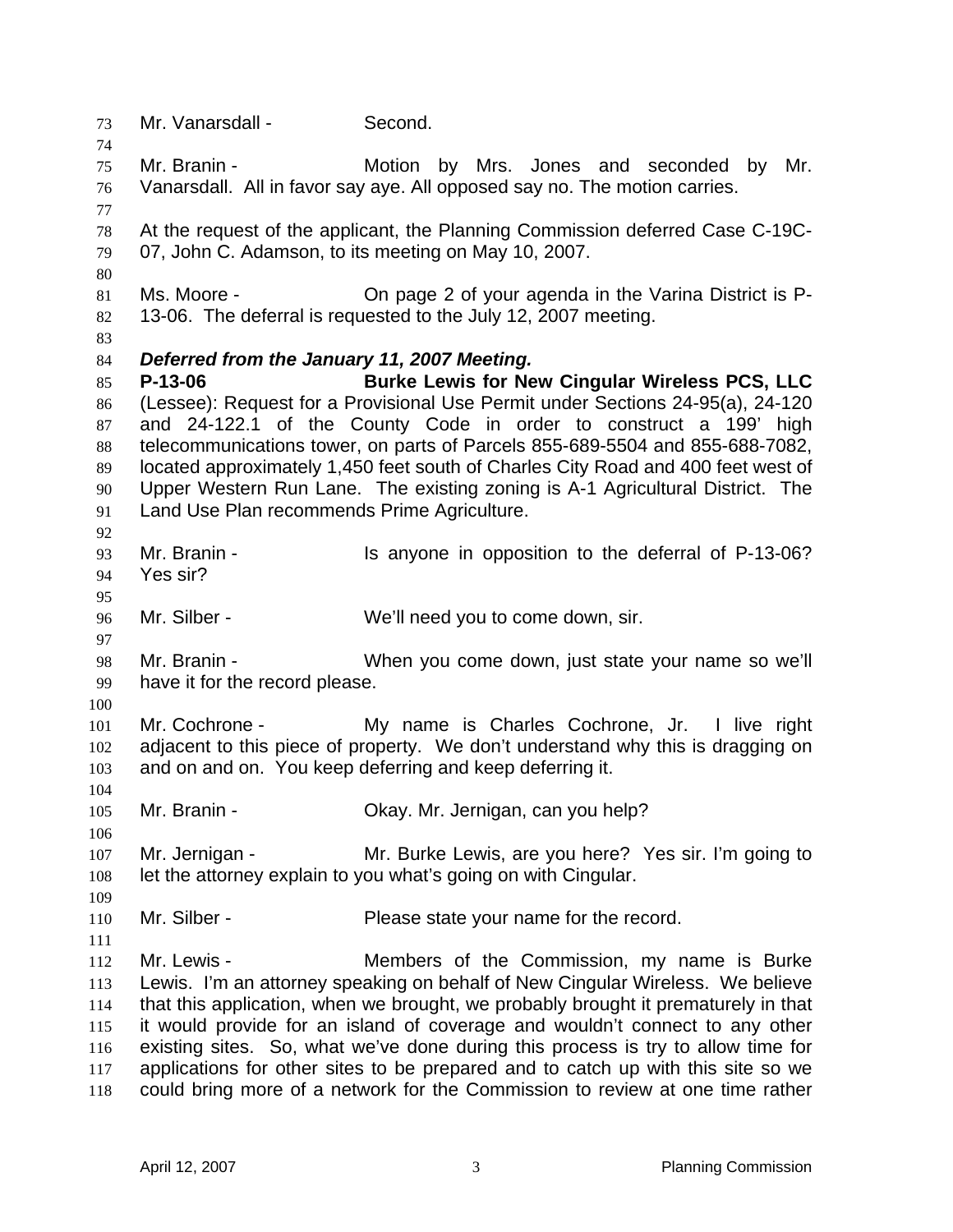than an isolated site. What Cingular has also done during this time is to continue to look for sites in this area that may negate the need for this site, as well as a site south of here, and instead we would end up with one tower instead of two. 122 That's in the process as well and that's the reason for the deferrals. 

| 124<br>125               | Mr. Branin -                                                                                                                                                                                 | Does that help, sir?                                                                                                                                                                                                                                                                                             |  |
|--------------------------|----------------------------------------------------------------------------------------------------------------------------------------------------------------------------------------------|------------------------------------------------------------------------------------------------------------------------------------------------------------------------------------------------------------------------------------------------------------------------------------------------------------------|--|
| 126<br>127               | Mr. Cochrone -                                                                                                                                                                               | [Off mike.] That's fine. [Unintelligible.]                                                                                                                                                                                                                                                                       |  |
| 128<br>129               | Mr. Branin -                                                                                                                                                                                 | That's the reason and they have the right to.                                                                                                                                                                                                                                                                    |  |
| 130<br>131               | Mr. Jernigan -                                                                                                                                                                               | Wait a minute, what's he—What he's saying is true.                                                                                                                                                                                                                                                               |  |
| 132<br>133               | Mr. Cochrone -                                                                                                                                                                               | Correct.                                                                                                                                                                                                                                                                                                         |  |
| 134<br>135               | Mr. Jernigan -                                                                                                                                                                               | Okay.                                                                                                                                                                                                                                                                                                            |  |
| 136<br>137<br>138<br>139 | Mr. Cochrone -<br>I said partially. I own a piece of property that they've<br>cut across. They're carrying me to court now so they can get away with going<br>across that piece of property. |                                                                                                                                                                                                                                                                                                                  |  |
| 140<br>141<br>142        | Mr. Silber -<br>across your piece.                                                                                                                                                           | So, to get to this subject property, they're going                                                                                                                                                                                                                                                               |  |
| 143<br>144               | Mr. Cochrone -                                                                                                                                                                               | They're going across a piece of my property.                                                                                                                                                                                                                                                                     |  |
| 145<br>146               | Mr. Silber -                                                                                                                                                                                 | So, you're just wanting to-                                                                                                                                                                                                                                                                                      |  |
| 147<br>148<br>149        | Mr. Cochrone -                                                                                                                                                                               | Nobody's ever asked me anything about crossing this<br>piece of property. They're just trying to bull their way across is the way I feel.                                                                                                                                                                        |  |
| 150<br>151<br>152        | Mr. Jernigan -<br>that.                                                                                                                                                                      | Now, Cingular's not doing that; you're brother's doing                                                                                                                                                                                                                                                           |  |
| 153<br>154<br>155<br>156 | Mr. Cochrone -                                                                                                                                                                               | That's correct, but my brother isn't paying the lawyers.<br>Somebody's backing this thing besides Kenneth Cochrone. This is not all on the<br>up and up, is what I'm trying to say. If somebody would come and ask me if they<br>could cross this property-No, they just sent me a judgment to show up in court. |  |
| 157<br>158<br>159        | Mr. Jernigan -                                                                                                                                                                               | What's your wife's name?                                                                                                                                                                                                                                                                                         |  |
| 160<br>161               | Mr. Cochrone -                                                                                                                                                                               | Kathy.                                                                                                                                                                                                                                                                                                           |  |
| 162<br>163               | Mr. Jernigan -                                                                                                                                                                               | Wasn't she was here at the original hearing?                                                                                                                                                                                                                                                                     |  |
| 164                      | Mr. Cochrone -                                                                                                                                                                               | Yes sir.                                                                                                                                                                                                                                                                                                         |  |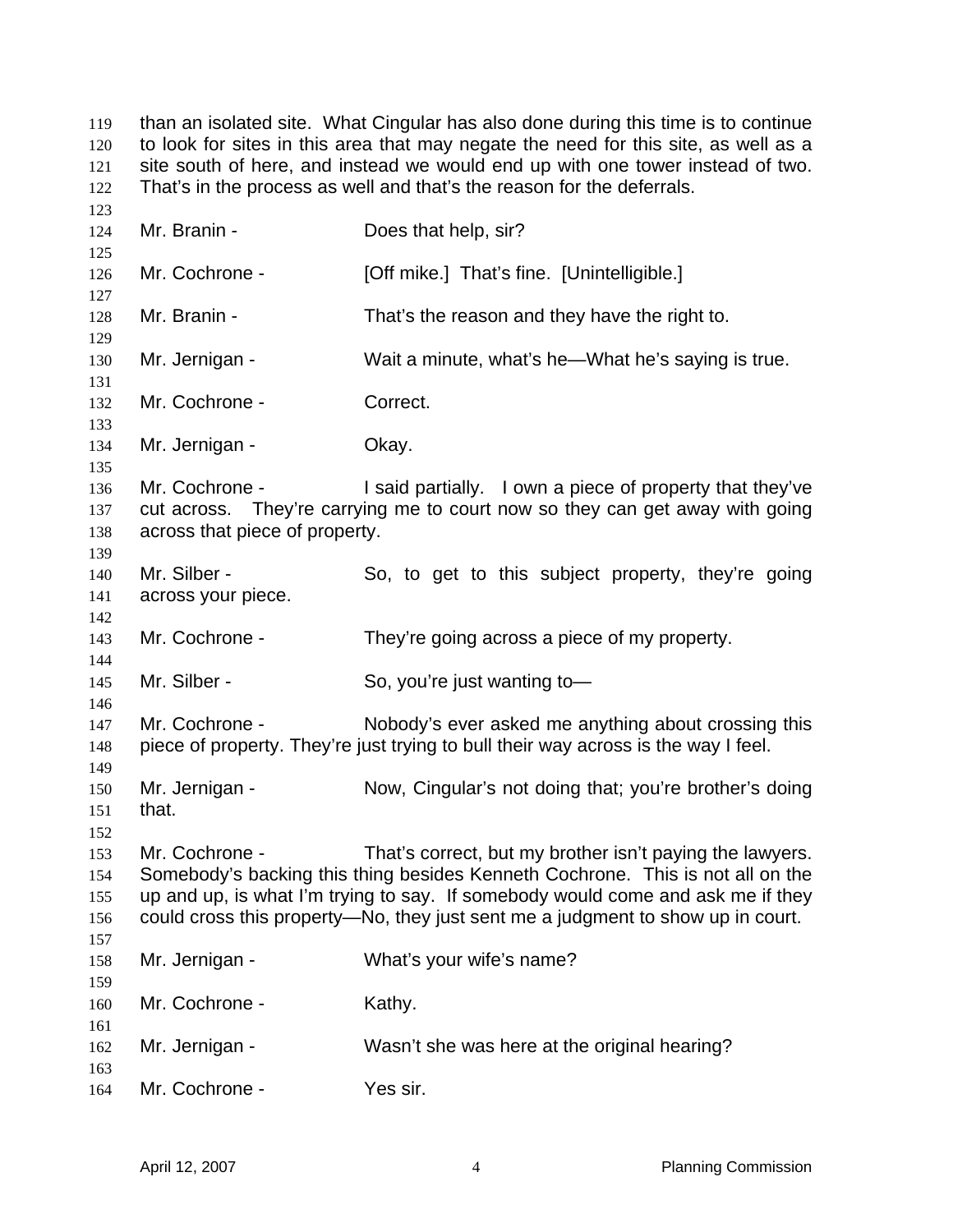166 Mr. Jernigan - I don't think they've been back yet. 168 Mr. Cochrone - She's been here every meeting. My wife's been here every meeting. 171 Mr. Jernigan - She has? Mr. Cochrone - This is the first time I've been in town. Really, if somebody would have come to us and explained all this stuff instead of just trying to bull their way through, this probably would have been long since settled. Now that he's carrying me to court, I'm going to fight it to the bitter end. 178 Mr. Jernigan - He didn't come to you and ask you about— Mr. Cochrone - Nobody asked me anything. 182 Mr. Jernigan - Okay. Mr. Cochrone - There's a tower a quarter of a mile, two miles down the road. You're probably going to end up putting four or five towers over there on an acre of ground. You wouldn't have an acre if you weren't going to put more than one tower. Mr. Branin - Mr. Cochrone, what's before the Commission right now is a consideration for this to be deferred, so they need to take action on that. If it is deferred, this will come up in July. What I would suggest is the two of you continue to have discussion about this so that this can be resolved when it comes back up in July. What's before the Commission at this time is a request by the applicant to defer this until July. Mr. Jernigan - With respect to Cingular, Mr. Lewis did call me and tell me he wanted to defer this and I told him I would do it. It wouldn't be right for me not to do it now. I will say this. Burke, let's try to get to the bottom of this and find out by July what's going to happen. Okay? Fair enough? Mr. Cochrone - That'll be fine with me. Mr. Jernigan - Okay. Thank you. Mr. Cochrone - Remember one other thing. Thirty-five years ago, you said you'd never rezone that piece of property again when it was divided. Right here in this building. I was sitting right here when that piece of property was divided when I built my house on it. 210 Mr. Jernigan - It's not zoned.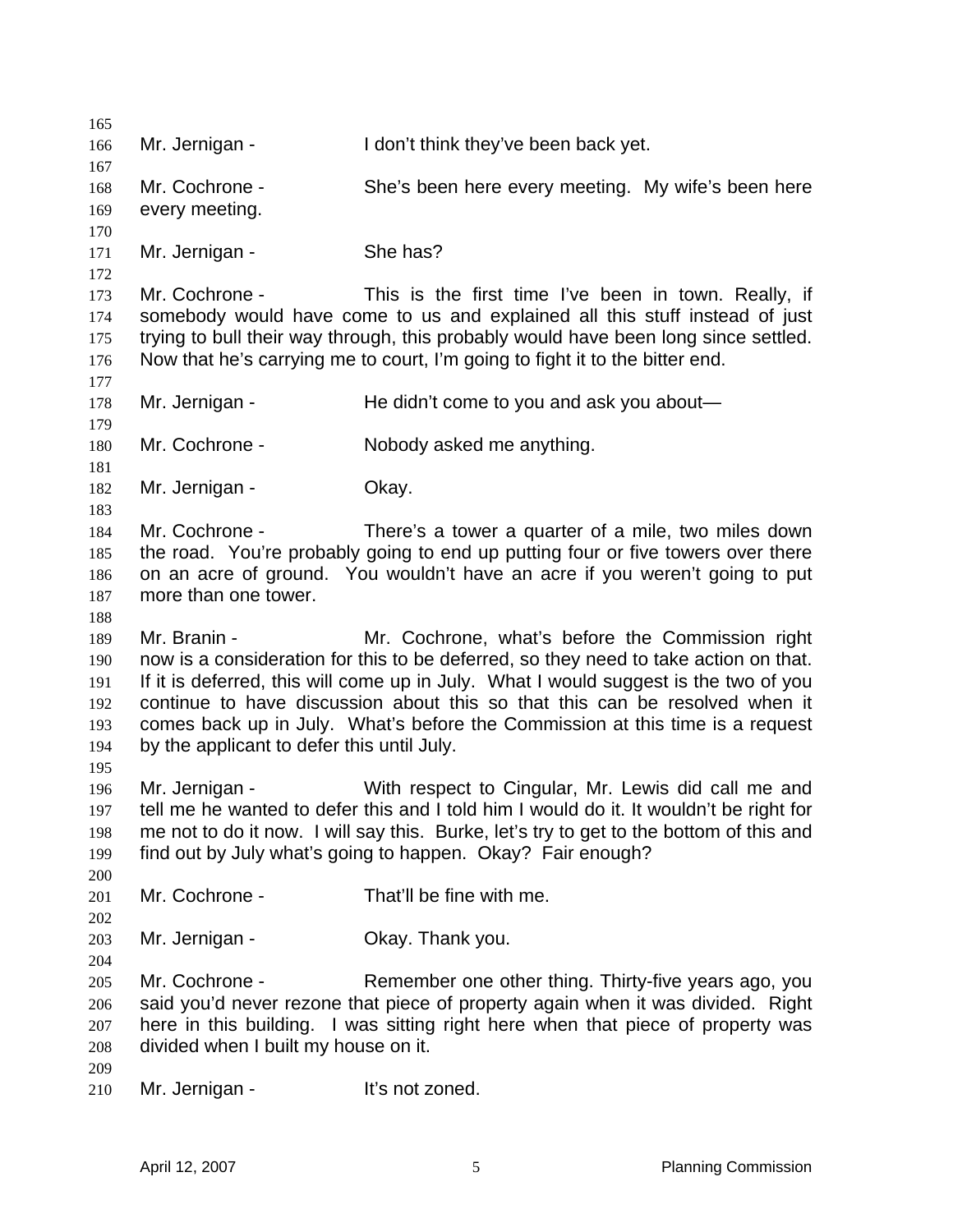212 Mr. Cochrone - **One acre of it was zoned.** This part right here was zoned, one acre, to build my house on. If you look back at your records when you all gave me that zoning, there was nothing else to be rezoned in there until public right-of-ways and utilities were put in that piece of property. Mr. Jernigan - Well, 35 years ago, I'd have to check the records on that, because I— Mr. Cochrone - You do it, but I have it all over there. 222 Mr. Jernigan - What is the zoning on your property? Mr. Cochrone - Mine is— Mr. Jernigan - A-1? Mr. Cochrone - Agriculture, yes. Except for the house. It's one acre. See, all these plats and deeds are not right there anyway, but that's another story for another day. Mr. Jernigan - Okay. Well, probably what happened is you had a variance not a zoning case because you don't have any road frontage. They probably gave you a variance so you could build your house. Mr. Cochrone - When they did that they said we would not get any other variances to build any houses in there. Of course, they've done that, they've given three more. Now you're going to give another one. Mr. Jernigan - Well, that was a family split after your father died. Mr. Cochrone - Correct. 244 Mr. Jernigan - The property was split up. A family subdivision is a little different than a regular— 247 Mr. Cochrone - Right. Now you're going to put a commercial subdivision in there. Mr. Jernigan - No, it's just—Anyway, I'm going to go ahead and ask for a deferral on this and then we'll see if we can't clear this up by July. Mr. Branin - Mr. Cochrone, that hopefully will allow you the time to go with Mr. Lewis, and Mr. Lewis, definitely go with Mr. Cochrone. Mr. Cochrone - I had to hire a lawyer.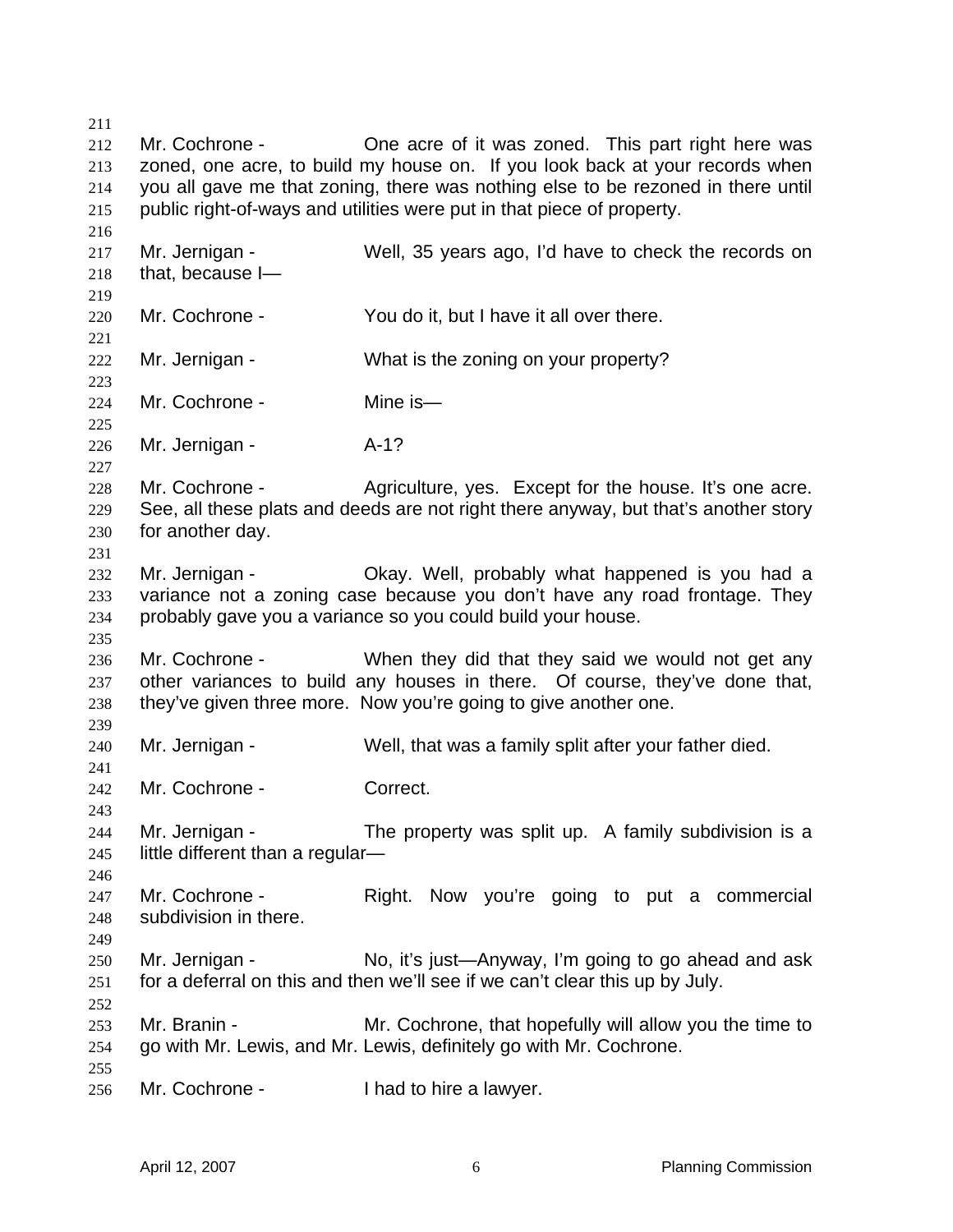Mr. Branin - Hopefully, you'll be able to get it resolved without an attorney and we're going to go ahead and move forward and defer this. You'll have until July to get it resolved. 262 Mr. Vanarsdall - If this ever comes up again, get it in writing. No matter what they said 35 years ago, if it's not in writing, it doesn't mean anything. Mr. Branin - I'll also ask staff to check on that as well, sir. Mr. Cochrone - When you rezoned my piece of property, that's what it was. Mr. Jernigan - I'll tell you what, call me sometime in my office. Mr. Lewis can give you my number. Call me and I'll discuss that with you. Mr. Cochrone - Okay, yeah. I appreciate it. 275 Mr. Branin - Thank you, gentlemen. All right. Is there any other opposition to the deferral of P-13-06? None? Mr. Jernigan. 278 Mr. Jernigan - Mr. Chairman, with that I will move for deferral of P-13-06, New Cingular Wireless, PCS to the July 12, 2007 meeting by request of the applicant. Mrs. Jones - Second. Mr. Branin - Motion was made by Mr. Jernigan and seconded by Mrs. Jones, all in favor say aye. The motion carries. At the request of the applicant, the Planning Commission deferred Case P-13-06, New Cingular Wireless, PCS, to its meeting on July 12, 2007. Ms. Moore - Also on page 2 of your agenda is case C-3C-07, The Tetra Group One, LLC. The deferral is requested to the May 10, 2007 meeting. *Deferred from the March 15, 2007 Meeting.*  **C-3C-07 The Tetra Group One, LLC**: Request to conditionally rezone from A-1 Agricultural District, R-3 One-Family Residence District, R-5 General Residence District and B-3 Business District to R-3C One-Family Residence District (Conditional), R-5C General Residence District (Conditional), and B-3C Business District (Conditional), Parcels 836-714-2353, 835-714-7916, 836-712-7784, 835-713-1662 and 836-713-7564, containing approximately 79.769 acres (R-3C – 9.654 ac; R-5C – 9.305 ac; and B-3C – 60.810 ac), located between the north line of E. Williamsburg Road, the south line of Old Williamsburg Road, the east line of Dry Bridge Road and the west line of Old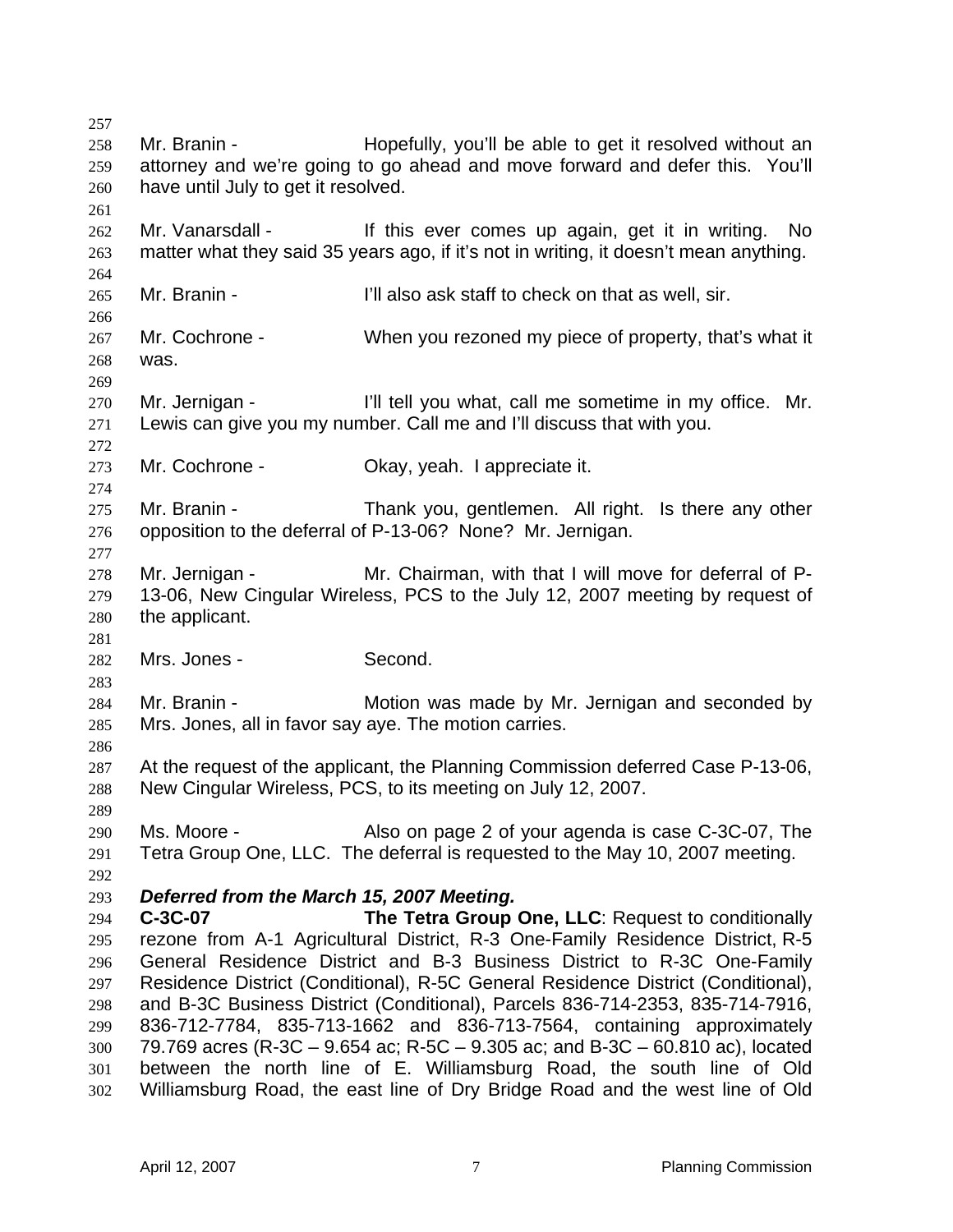Memorial Drive. The applicant proposes a mixture of uses including a single-family development, age-restricted multi-family dwelling units, and general business. The R-3 District allows a minimum lot size of 11,000 square feet and a maximum gross density of 3.96 units per acre. The R-5 District allows a maximum gross density of 14.52 units per acre. The uses will be controlled by zoning ordinance regulations and proffered conditions. The Land Use Plan recommends Suburban Residential 2, 2.4 to 3.4 units net density per acre, Office and Environmental Protection Area**.** The site is in the Airport Safety Overlay District. Mr. Branin - Is anyone in opposition to C-3C-07? No one? Mr. Jernigan - Mr. Chairman, I move for deferral of case C-3C-07, The Tetra Group One, LLC, to the May 10, 2007 meeting by request of the applicant. Mr. Archer - Second. Mr. Branin - Motion made by Mr. Jernigan and seconded by Mr. Archer. All in favor say aye. All opposed? The motion carries. At the request of the applicant, the Planning Commission deferred Case C-3C-07, The Tetra Group One, LLC, to its meeting on May 10, 2007. Ms. Moore - Next is on page 3 of your agenda. It is C-4C-07, Twin Oaks Business Park, LLC. The deferral is requested to the May 10, 2007 meeting. *Deferred from the February 15, 2007 Meeting.*  **C-4C-07 Todd M. Lynn for Twin Oaks Business Park, LLC**: Request to conditionally rezone from A-1 Agricultural District to O-2C Office District (Conditional), Parcel 814-710-0782, containing 2.505 acres, located at the northwest intersection of Glen Alden Drive and Charles City Road (Garden City subdivision). The applicant proposes a warehouse with limited office. The use will be controlled by zoning ordinance regulations and proffered conditions. The Land Use Plan recommends Planned Industry. The site is in the Airport Safety Overlay District. Mr. Branin - Is anyone in opposition to the deferral of C-4C-07? No one? Mr. Jernigan - Mr. Chairman, I move for deferral of case C-4C-07, Twin Oaks Business Park, LLC, to the May 10, 2007 meeting by request of the applicant. Mr. Vanarsdall - Second.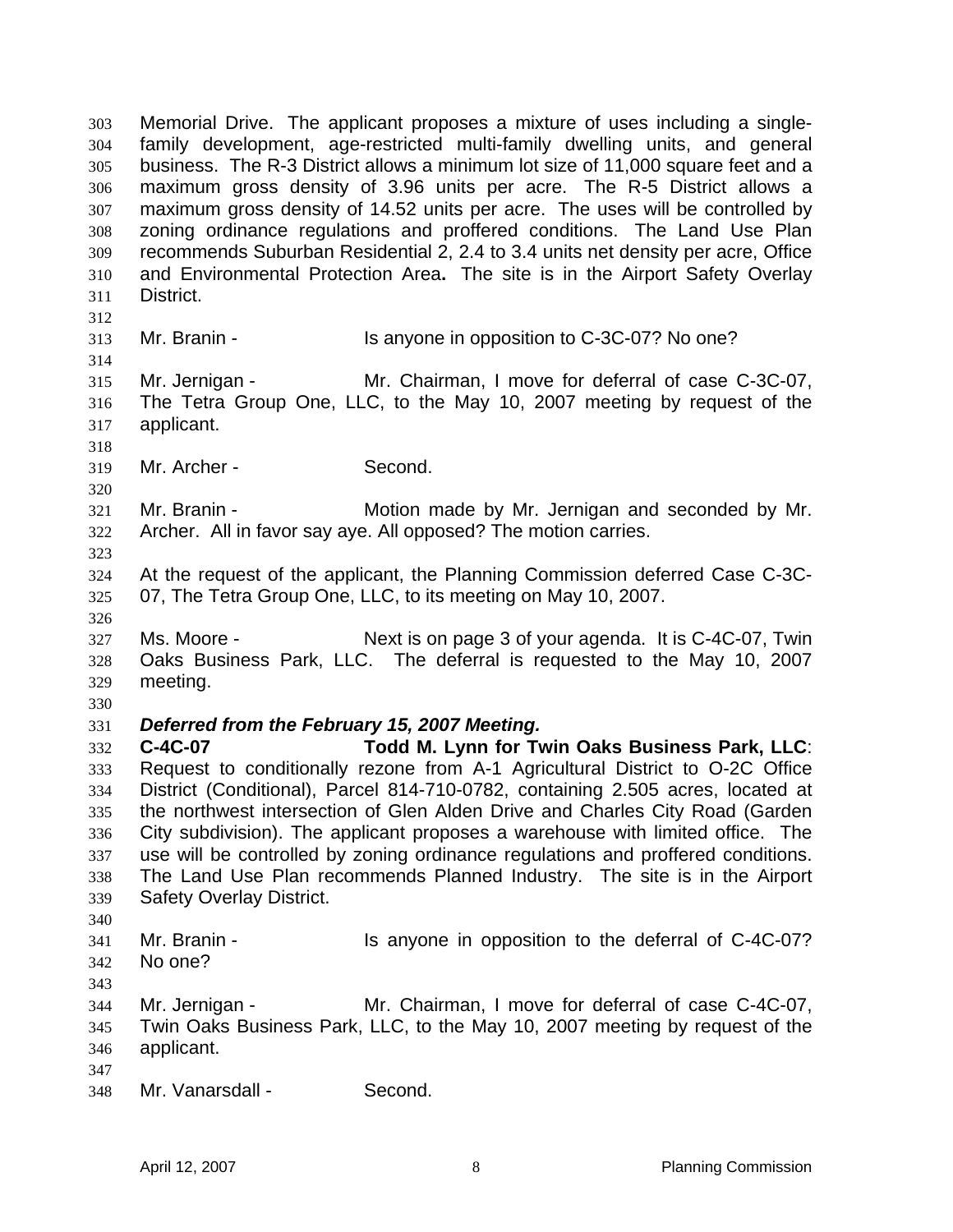Mr. Branin - Motion was made by Mr. Jernigan and seconded by Mr. Vanarsdall. All in favor say aye. All opposed say no. The motion carries. At the request of the applicant, the Planning Commission deferred Case C-4C-07, Twin Oaks Business Park, LLC, to its meeting on May 10, 2007. Ms. Moore - Mr. Chairman, that concludes the deferral requests we've received from applicants. Mr. Silber - Assuming there are no requests for deferral by Planning Commission members, we'll move on to the expedited items on the agenda. We have one item on the expedited agenda. These are cases for which there are no known outstanding issues, staff is recommending approval of these cases, they're somewhat minor in nature, and there is no known opposition. If there is opposition to any of these cases, they will be pulled off the expedited agenda and heard in the order in which they're found on the full agenda. We have one item tonight on the expedited agenda. Ms. Moore - This is on page 2 of your agenda, C-18C-07, Centex Homes. **C-18C-07 Jeff S. McKay for Centex Homes**: Request to conditionally rezone from A-1 Agricultural District to R-2AC One-Family Residence District (Conditional), Parcels 739-770-5439, -7142 and -9147, containing approximately 7.096 acres, located on the north line of Shady Grove Road approximately 715 feet east of Pouncey Tract Road. The applicant proposes a single-family residential subdivision with a maximum density not to exceed 1.6 units per acre. The R-2A District allows a minimum lot size of 13,500 square feet and a maximum gross density of 3.23 units per acre. The use will be controlled by zoning ordinance regulations and proffered conditions. The Land Use Plan recommends Suburban Residential 1, 1.0 to 2.4 units net density per acre. Mr. Branin - Is anyone in opposition to C-18C-07? Good. With that, I'd like to move that C-18C-07, Centex Homes, be approved and placed on the expedited agenda and moved forward to the Board of Supervisors. Mr. Jernigan - Second. Mr. Branin - Motion made by Mr. Branin and seconded by Mr. Jernigan. All in favor say aye. All opposed. The motion carries. **REASON:** Acting on a motion by Mr. Branin, seconded by Mr. Jernigan, the Planning Commission voted 5-0 (one abstention) to recommend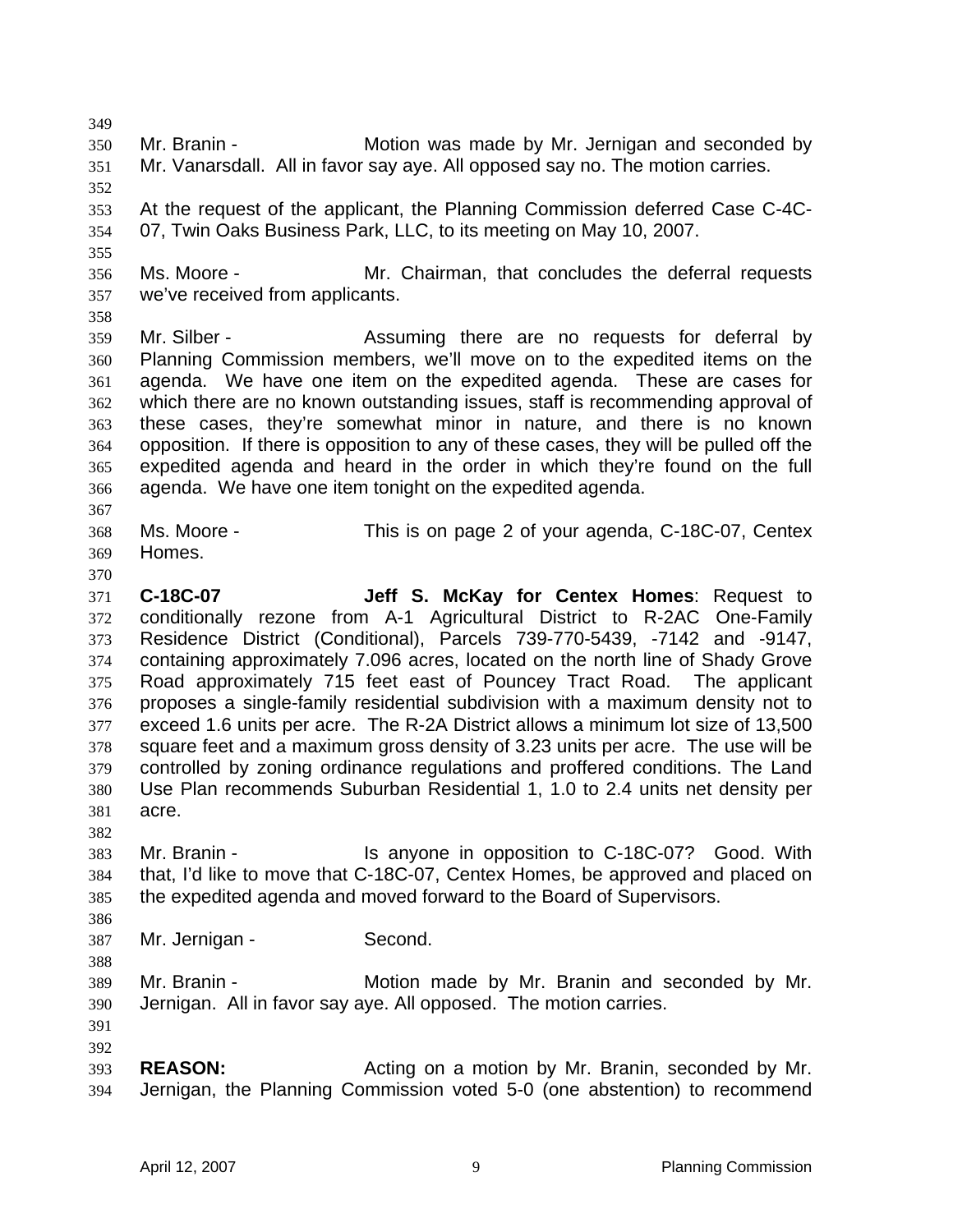the Board of Supervisors **grant** the request because it represents a logical continuation of the one-family residential development in the area and the proffered conditions will provide appropriate quality assurances not otherwise available.

- 
- Mr. Silber Ms. Moore, on the proffer conditions, we did not need to waive the time limit on those?
- Ms. Moore No sir. They came well within the 48 hours. It should be noted that they were revised and we'll mark that in the case.
- 

Mr. Silber - Thank you. The next case for consideration would be two companion cases. These were deferred from the March 15, 2007 meeting.

## *Deferred from the March 15, 2007 Meeting.*

**C-59C-06 Andrew Condlin for Towne Center West, LLC**: Request to conditionally rezone from B-2C Business District (Conditional) to R-6C General Residence District (Conditional), Parcel 734-764-9340, containing 9.38 acres, located on the north line of W. Broad Street (U.S. Route 250) approximately 540 feet east of N. Gayton Road. The applicant proposes retail and office uses with no more than 180 condominium units. The R-6 District allows a maximum gross density of 19.80 units per acre. The uses will be controlled by zoning ordinance regulations and proffered conditions. The Land Use Plan recommends Mixed Use. The site is in the West Broad Street Overlay District.

## *Deferred from the March 15, 2007 Meeting.*

**P-19-06 Andrew Condlin for Towne Center West, LLC**: Request for a Provisional Use Permit under Sections 24-36.1(b), 24-120 and 24- 122.1 of the County Code to permit retail and office uses within a proposed multi-family development on Parcel 734-764-9340, located on the north line of W. Broad Street (U.S. Route 250) approximately 540 feet east of N. Gayton Road. 427 The existing zoning is B-2C Business District (Conditional). The property is the subject of rezoning case C-59C-06, which proposes to rezone the property to R-6C General Residence District (Conditional). The Land Use Plan recommends Mixed Use. The site is in the West Broad Street Overlay District.

Mr. Branin - Is anyone in opposition to C-59C-06 or C-19-06? No one? Good evening, Mr. Coleman.

Mr. Coleman - Mr. Chairman, members of the Commission. This request would rezone a 9.4-acre parcel from B-2C to R-6C to develop a mixed-use project including condominiums and retail space. The site is within the West Broad Street Overlay District and is designated Mixed Use Development in the Land Use Plan. The retail uses in the R-6 District as proposed require approval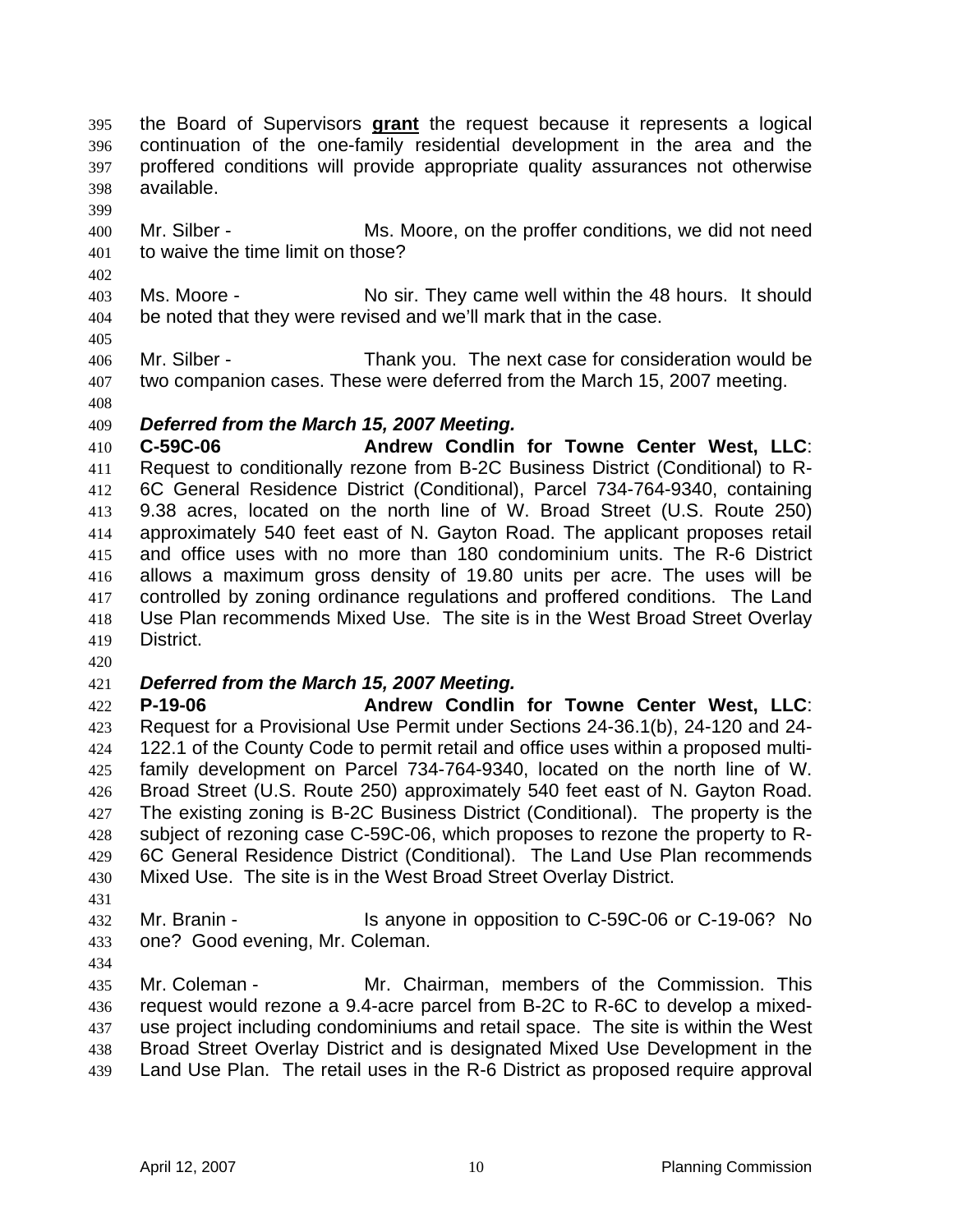of a Provisional Use Permit, and to this end, the applicant also submitted companion case P-19-06.

The site is part of the Towne Center West development. The rezoning for Towne Center West was approved in 2004 to include a mix of retail, apartment, and hotel uses. The subject site was proposed for retail use only. The applicant now proposes to develop retail uses on the ground floor and up to 180 condominium units on floors above.

Interconnectivity and cohesive, high quality development were important considerations for Towne Center West. The applicant carried forward many of the same or similar proffers approved for that project and the conceptual plan shows roadways would not be altered. Major aspects of the proffers include: Access would be provided via Towne Center West Boulevard, Henley Lane, and internal connections and the properties would not have direct access to West Broad Street; amenities would include a large common space courtyard in the area between the buildings which would include a minimum 2,000-square-foot fitness facility and clubroom; covered parking and interior courtyard parking provided for residents; pedestrian circulation provided internally and connections provided to adjacent development; sound suppression between residential units with at least a 55 STC rating and sound suppression between commercial and residential units with at least a 58 STC rating; and the sprinkling of residential and commercial units.

Proffers also address buffers, density, residential unit size, loading areas, lighting, pedestrian walkways, site coverage, signage, use restrictions, separate entrances to residential areas, and several other items.

The applicant also proffered elevations. The applicant committed to providing a minimum of 50% masonry on the exterior elevations, and the architecture should complement the rest of Towne Center West.

The Land Use Plan recommends Mixed Use Development, and properly designed and regulated, this proposal would be consistent with this designation and appropriate at this location. The applicant submitted proffers offering assurances of quality development including several previously approved for Towne Center West and satisfactorily addressed items outlined in the staff 477 report. This proposal is in keeping with the high quality development expected in this area, and staff recommends approval of this application.

That concludes my presentation. I would be happy to answer any questions.

Mr. Branin - Thank you, Mr. Coleman. Does anybody have any questions for Mr. Coleman?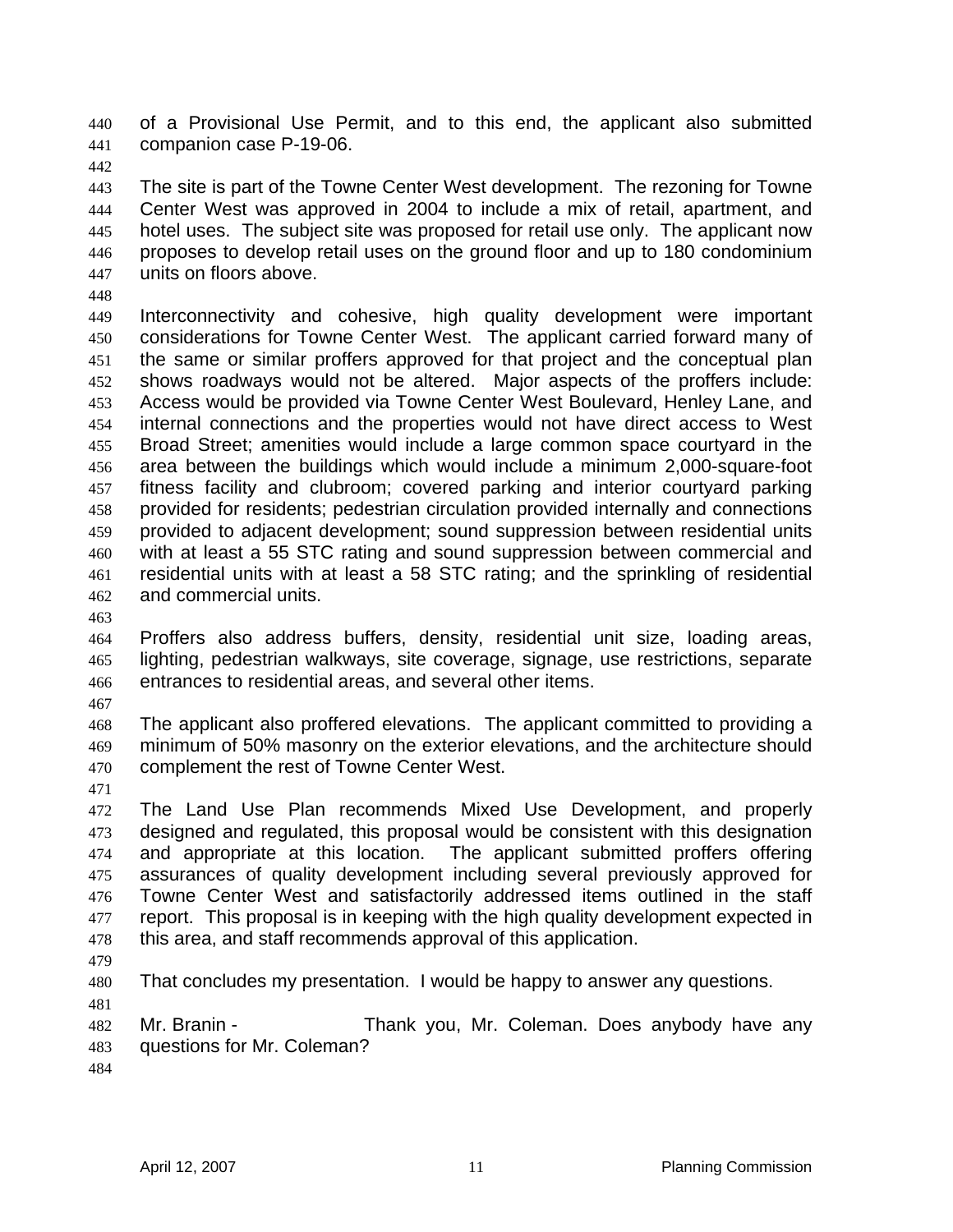| 485<br>486<br>487               | Mrs. Jones -<br>met?                                                                                                                                                                                                                                                                                                                                                                   | I do. Mr. Coleman, if I understood what you just<br>mentioned, you said that the staff concerns as listed on page 4 have all been |
|---------------------------------|----------------------------------------------------------------------------------------------------------------------------------------------------------------------------------------------------------------------------------------------------------------------------------------------------------------------------------------------------------------------------------------|-----------------------------------------------------------------------------------------------------------------------------------|
| 488<br>489<br>490               | Mr. Coleman -                                                                                                                                                                                                                                                                                                                                                                          | Yes.                                                                                                                              |
| 491<br>492                      | Mrs. Jones -                                                                                                                                                                                                                                                                                                                                                                           | Okay. Are there color designations in any of this?                                                                                |
| 493<br>494                      | Mr. Coleman -                                                                                                                                                                                                                                                                                                                                                                          | Color designations?                                                                                                               |
| 495<br>496                      | Mrs. Jones -                                                                                                                                                                                                                                                                                                                                                                           | Yes, for any of the exterior.                                                                                                     |
| 497<br>498                      | Mr. Coleman -                                                                                                                                                                                                                                                                                                                                                                          | They provided some additional.                                                                                                    |
| 499<br>500                      | Mrs. Jones -                                                                                                                                                                                                                                                                                                                                                                           | Those are proffered?                                                                                                              |
| 501<br>502                      | Mr. Coleman -                                                                                                                                                                                                                                                                                                                                                                          | Those are proffered.                                                                                                              |
| 503<br>504                      | Mrs. Jones -                                                                                                                                                                                                                                                                                                                                                                           | Okay.                                                                                                                             |
| 505<br>506                      | Mr. Coleman -<br>This is the courtyard, (referring to rendering), this is<br>the garage side towards the rear.                                                                                                                                                                                                                                                                         |                                                                                                                                   |
| 507<br>508<br>509               | Mrs. Jones -                                                                                                                                                                                                                                                                                                                                                                           | Okay.                                                                                                                             |
| 510<br>511                      | Mr. Coleman -                                                                                                                                                                                                                                                                                                                                                                          | This would be from Broad Street.                                                                                                  |
| 512<br>513<br>514               | Mr. Branin -<br>Mrs. Jones, there's one thing that isn't shown in here.<br>Could you put up the actual layout? Do you see the two entrance roads?                                                                                                                                                                                                                                      |                                                                                                                                   |
| 515<br>516                      | Mrs. Jones -                                                                                                                                                                                                                                                                                                                                                                           | Yes sir.                                                                                                                          |
| 517<br>518<br>519<br>520<br>521 | Mr. Branin -<br>In meetings with Breeden and Mr. Kaechele and<br>myself, they're looking to actually continue that through with the walkway and an<br>arch so it would be completely enclosed. Our concerns also were for the retail,<br>how they would service that. They've worked out a system with a hallway like<br>you would see at mall so it would all be within the building. |                                                                                                                                   |
| 522<br>523<br>524               | Mrs. Jones -                                                                                                                                                                                                                                                                                                                                                                           | Okay.                                                                                                                             |
| 525<br>526<br>527               | Mr. Branin -<br>they have it pretty tight.                                                                                                                                                                                                                                                                                                                                             | This is probably the third or fourth look at this and                                                                             |
| 528<br>529                      | Mrs. Jones -                                                                                                                                                                                                                                                                                                                                                                           | Thank you.                                                                                                                        |
| 530                             | Mr. Branin -                                                                                                                                                                                                                                                                                                                                                                           | I'm pretty excited about it.                                                                                                      |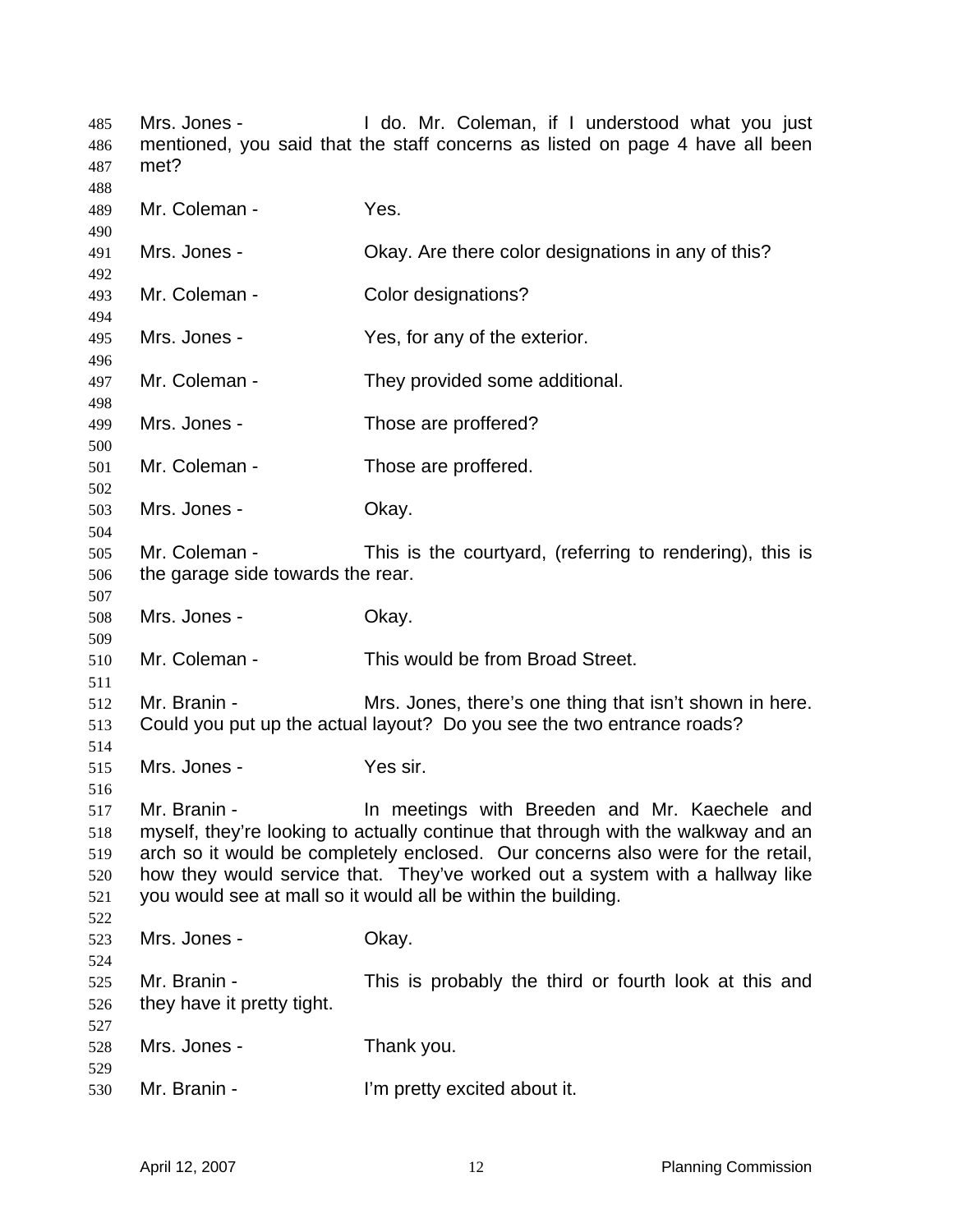Mr. Silber - Mr. Coleman, I believe as we've met on this, the discussion has only been that these would be condominiums that are occupied, not rental units. Mr. Coleman - Correct. Mr. Silber - There is no proffer that speaks to that or a condition. Mr. Coleman - Excuse me? 542 Mr. Silber - Is there a condition or proffer that speaks to that? Mr. Coleman - To answer your question, no, that has not been addressed. Mr. Jernigan - Mr. Coleman, when you talking about sound suppression, what was the figure you said? Mr. Coleman - There are two measures. There's one between residences only and there's another between floor and ceiling of commercial units and residential units. Mr. Jernigan - Did you say that was 58? Mr. Coleman - Right. So, in between the ceiling of a commercial and the floor of a residential, that would be 58. Mr. Jernigan - It says 54 in the proffers. Mr. Silber - The revised proffers. Mr. Branin - It's changed to 58. Mr. Jernigan - I'd like to see a cross section of 58 sound suppression myself. I don't know if we've had one. Mr. Silber - This is between the retail and the residential. Mr. Branin - It's very innovative in the Three Chopt District, Mr. Jernigan. Mr. Vanarsdall - We've had them at 56 in Brookland but not 58. Mr. Branin - That's why Three Chopt wanted to a little bit better than 56.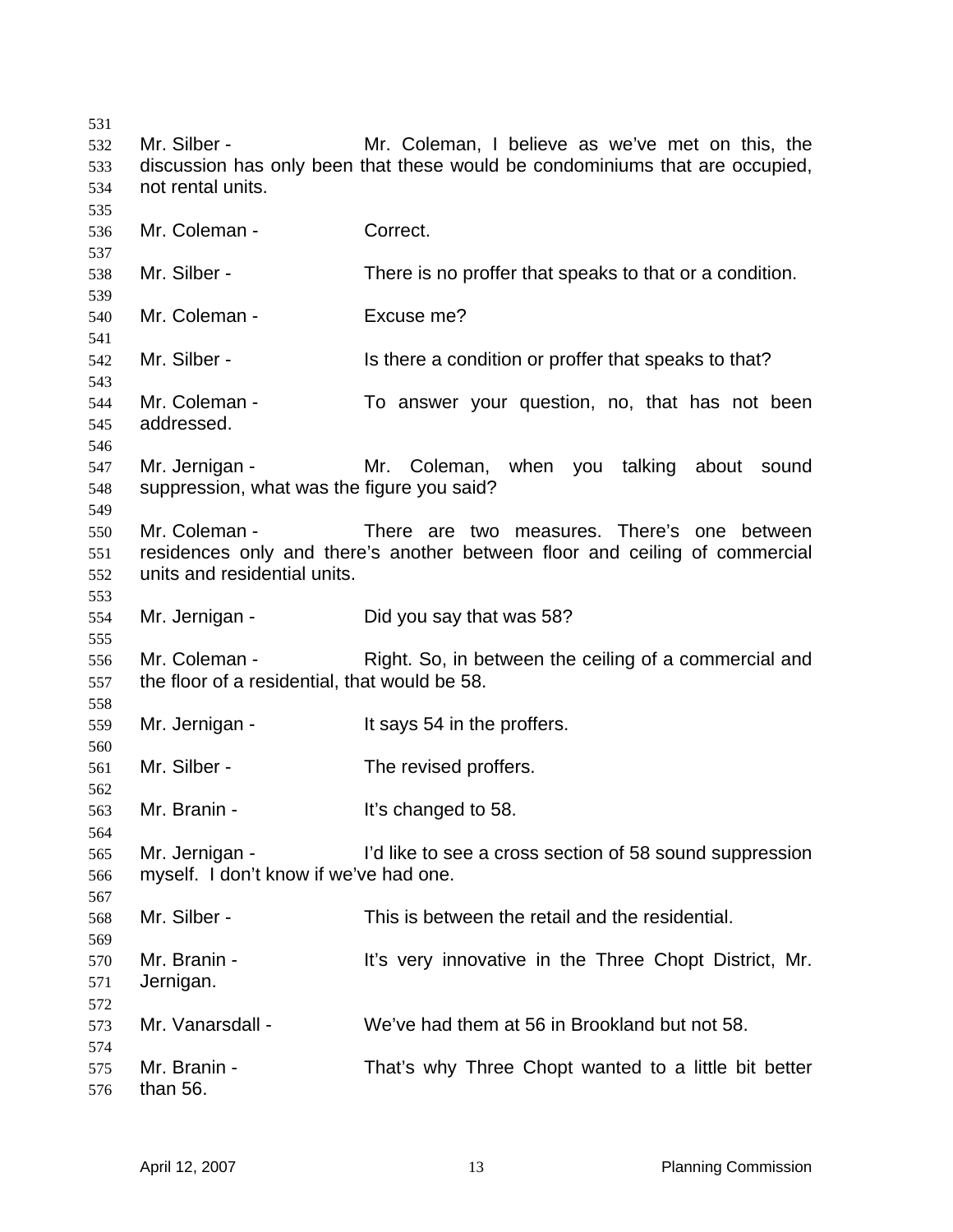578 Mr. Vanarsdall - In Brookland, before Three Chopt even knew it was a district. Mrs. Jones - Boys, boys, boys. Mr. Jernigan - You'd probably be able to hear that pin drop right there. Mr. Coleman - Mr. Jernigan, they have committed to providing a cross section of that detail during the POD, so you'll have an opportunity to see that at that time. Mr. Jernigan - Okay, thank you. Mr. Branin - Ladies, I'm going to ask this question so I know how to proceed forward. Are you guys here for this case? Okay. That's all I wanted to know. Would the Commissioners like to hear the presentation from Mr. Condlin or ask Mr. Condlin any questions? Mr. Vanarsdall - I don't need to hear it. Mr. Condlin - Okay. Mr. Condlin, I just have one question for you. Mr. Jernigan - Mr. Condlin, we'll stipulate. Mr. Vanarsdall - Whether you present it or not, you get the same amount of money. Mr. Condlin - Right. I'm getting paid [unintelligible] first and last case. They won't get me any longer. Mr. Branin - Mr. Condlin, you and your client don't have a problem with proffering for sale not for— Mr. Condlin - Correct. I think there's a reference to "condominium" somewhere in here, but— Mr. Branin - It is and that's what I saw, but there's no— Mr. Condlin - No commitment. We'll make that commitment. We did that in another case for no apartments. Mr. Branin - I have no further questions for Mr. Condlin or the applicant. Anyone? Okay. With that, I would like to first move for approval of C-59C-06, Towne Center West, LLC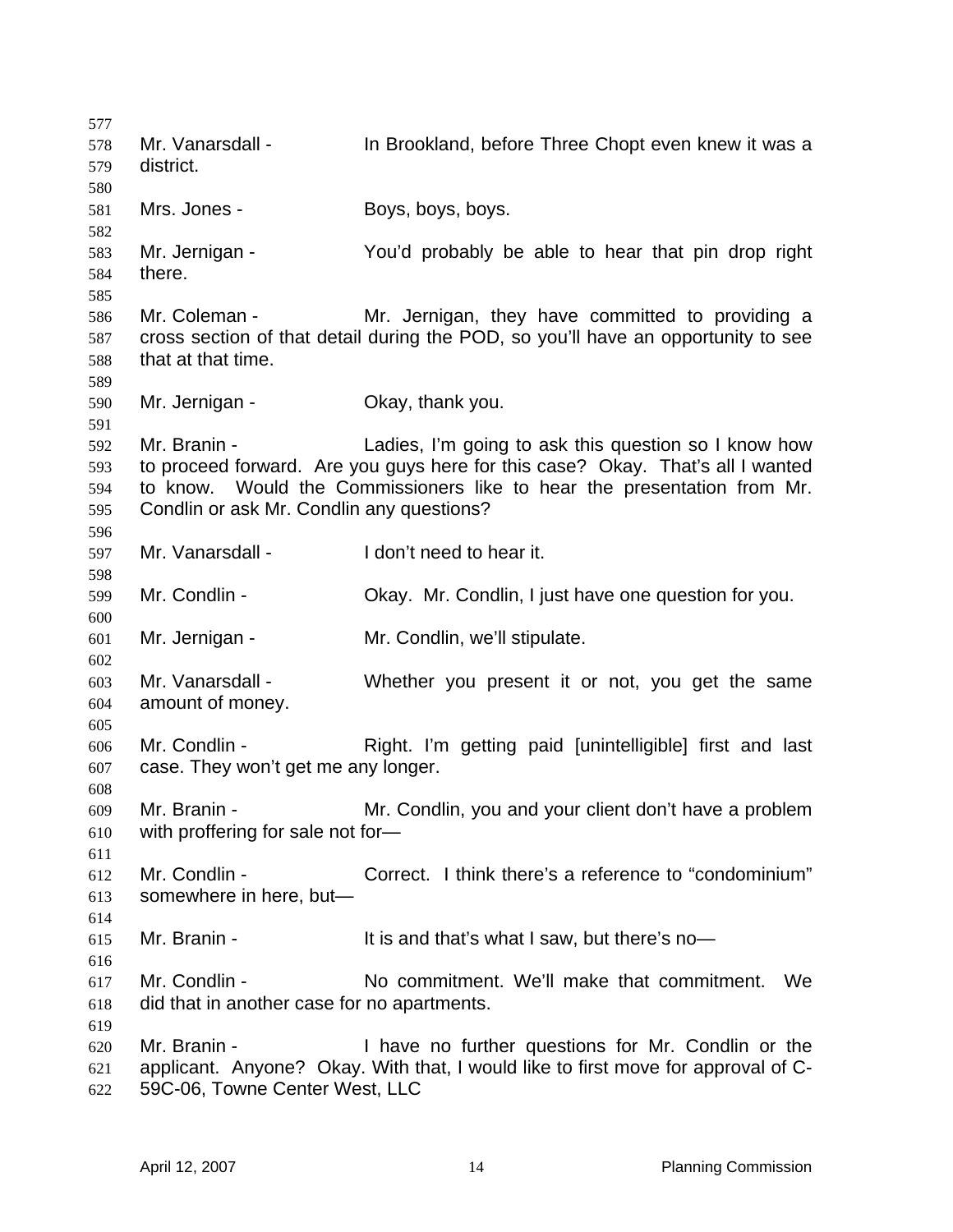Mr. Jernigan - Second. Mr. Branin - Motion made by Mr. Branin and seconded by Mr. Jernigan. All in favor say aye. All opposed say no. The motion carries. **REASON:** Acting on a motion by Mr. Branin, seconded by Mr. Vanarsdall, the Planning Commission voted 5-0 (one abstention) to recommend the Board of Supervisors **grant** the request because it conforms to the Mixed Use recommendation of the Land Use Plan and the proffered conditions will provide appropriate quality assurances. Mr. Branin - I'd like to move that P-19-06 also be approved and moved forward to the Board of Supervisors. Mr. Vanarsdall - Second. Mr. Branin - Motion made by Mr. Branin and seconded by Mr. Vanarsdall. All in favor say aye. All opposed? The motion carries as well. **REASON:** Acting on a motion by Mr. Branin, seconded by Mr. Jernigan, the Planning Commission voted 5-0 (one abstention) to recommend the Board of Supervisors **grant** the request because it is reasonable in light of the surrounding mixture of uses and the conditions will assure the use will not be detrimental to the public health, safety, welfare and values of the area. Mr. Silber - The only remaining item on the agenda tonight is consideration of your Planning Commission minutes from March 15, 2007. Mr. Jernigan - The shortest minutes I've ever seen. Mrs. Jones - I move the minutes be accepted, be approved. Mr. Vanarsdall - I have something. I don't have a correction; I have something I didn't appreciate. The Chairman, who I called and said I will not be there and I'll be in Jamestown, said we don't have a supervisor this evening—I don't know where Mr. Thornton was—and we're missing Mr. Vanarsdall. Sounded like I just didn't show up. Mrs. Jones - No, we were missing you. Mr. Branin - Mr. Vanarsdall, I didn't feel it necessary for the full room to know that you were on an Easter trip. Mr. Vanarsdall - The Secretary usually picks it up and says Mr. Thornton is such-and-such, Mr. Vanarsdall is out of town. Instead, Randy, you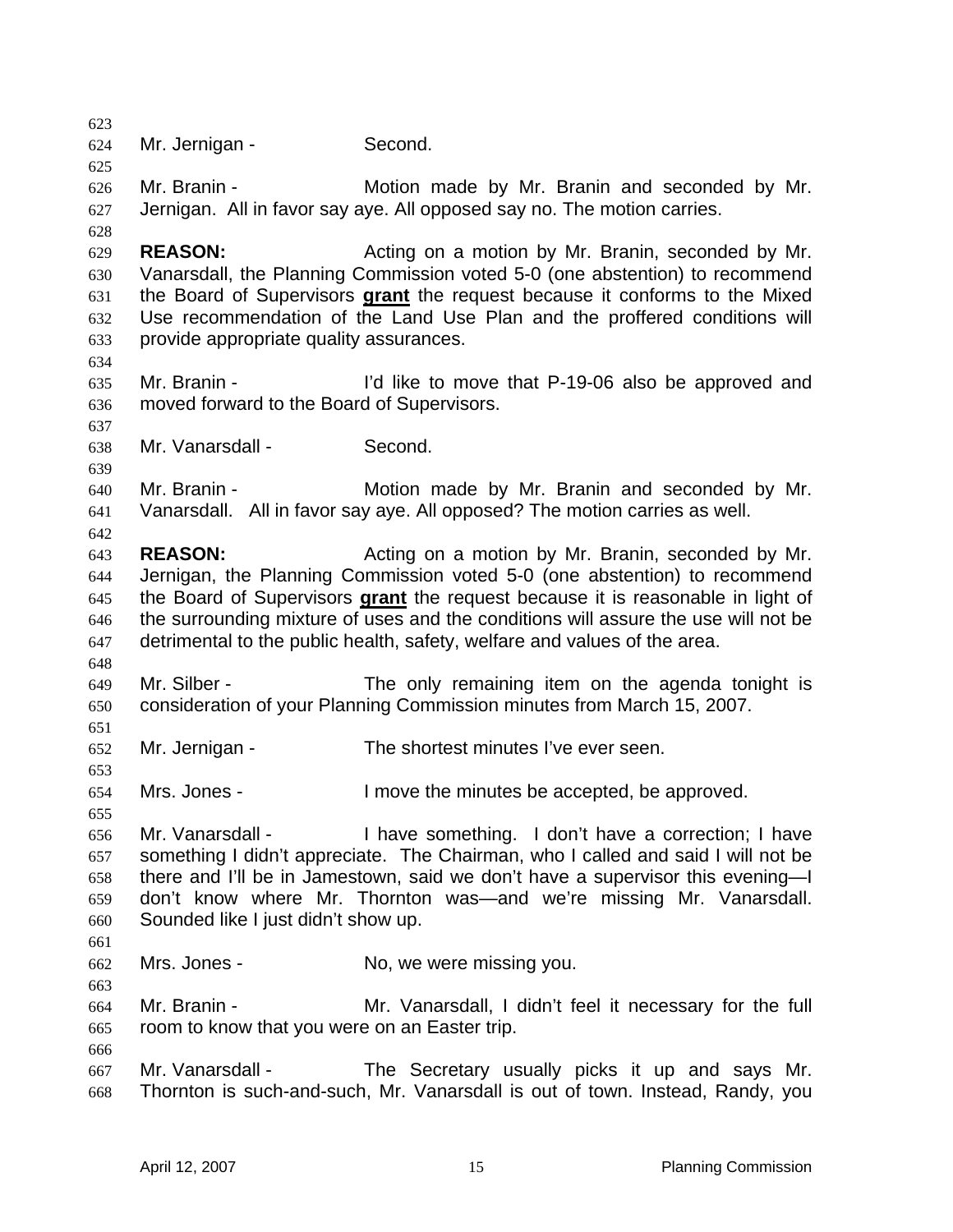| 669<br>670<br>671               | went right along with it: "Thank you four for showing up." "Thank you four for<br>showing up," like maybe I was out fishing or something.                                                                                                                       |                                                         |  |
|---------------------------------|-----------------------------------------------------------------------------------------------------------------------------------------------------------------------------------------------------------------------------------------------------------------|---------------------------------------------------------|--|
| 672<br>673                      | Mr. Branin -                                                                                                                                                                                                                                                    | Did you catch any fish, sir?                            |  |
| 674<br>675<br>676               | Mr. Vanarsdall -<br>they'll read the other one.                                                                                                                                                                                                                 | Anyway, I put it on here so if anybody ever reads this, |  |
| 677<br>678                      | Mr. Silber -                                                                                                                                                                                                                                                    | We did miss you.                                        |  |
| 679<br>680                      | Mrs. Jones -                                                                                                                                                                                                                                                    | Yes, of course.                                         |  |
| 681<br>682<br>683               | Mr. Branin -<br>didn't know what to do without you, Mr. Vanarsdall.                                                                                                                                                                                             | We actually had to get it done so quickly because we    |  |
| 684<br>685<br>686               | Mr. Vanarsdall -<br>it means he's missing in action.                                                                                                                                                                                                            | You know that that doesn't mean that you missed me;     |  |
| 687<br>688<br>689               | Mrs. Jones -<br>I never questioned it. We just were sorry you weren't<br>here. I move approval of the minutes as amended.                                                                                                                                       |                                                         |  |
| 690<br>691                      | Mr. Branin -                                                                                                                                                                                                                                                    | Can I get a second?                                     |  |
| 692<br>693                      | Mr. Archer -                                                                                                                                                                                                                                                    | Second.                                                 |  |
| 694<br>695                      | Mr. Branin -                                                                                                                                                                                                                                                    | So moved.                                               |  |
| 696<br>697<br>698<br>699<br>700 | Mr. Vanarsdall -<br>I don't read the minutes, but I had to get in on this<br>one. There's nothing in the rules and regulations that says I have to read them,<br>but I used to read them for years and correct all the "haves" and "has." I got tired<br>of it. |                                                         |  |
| 701<br>702                      | Mr. Jernigan -                                                                                                                                                                                                                                                  | Now Bonnie-Leigh does that.                             |  |
| 703<br>704                      | Mr. Branin -                                                                                                                                                                                                                                                    | I'm going to close this meeting at 7:27.                |  |
| 705<br>706<br>707               | Mr. Archer -<br>gets out of hand.                                                                                                                                                                                                                               | Mr. Chairman, I move for adjournment before this        |  |
| 708<br>709                      | Mr. Branin -                                                                                                                                                                                                                                                    | Second.                                                 |  |
| 710<br>711                      | Mr. Silber -                                                                                                                                                                                                                                                    | It's been adjourned.                                    |  |
| 712<br>713<br>714               | Mr. Branin -                                                                                                                                                                                                                                                    | So moved.                                               |  |